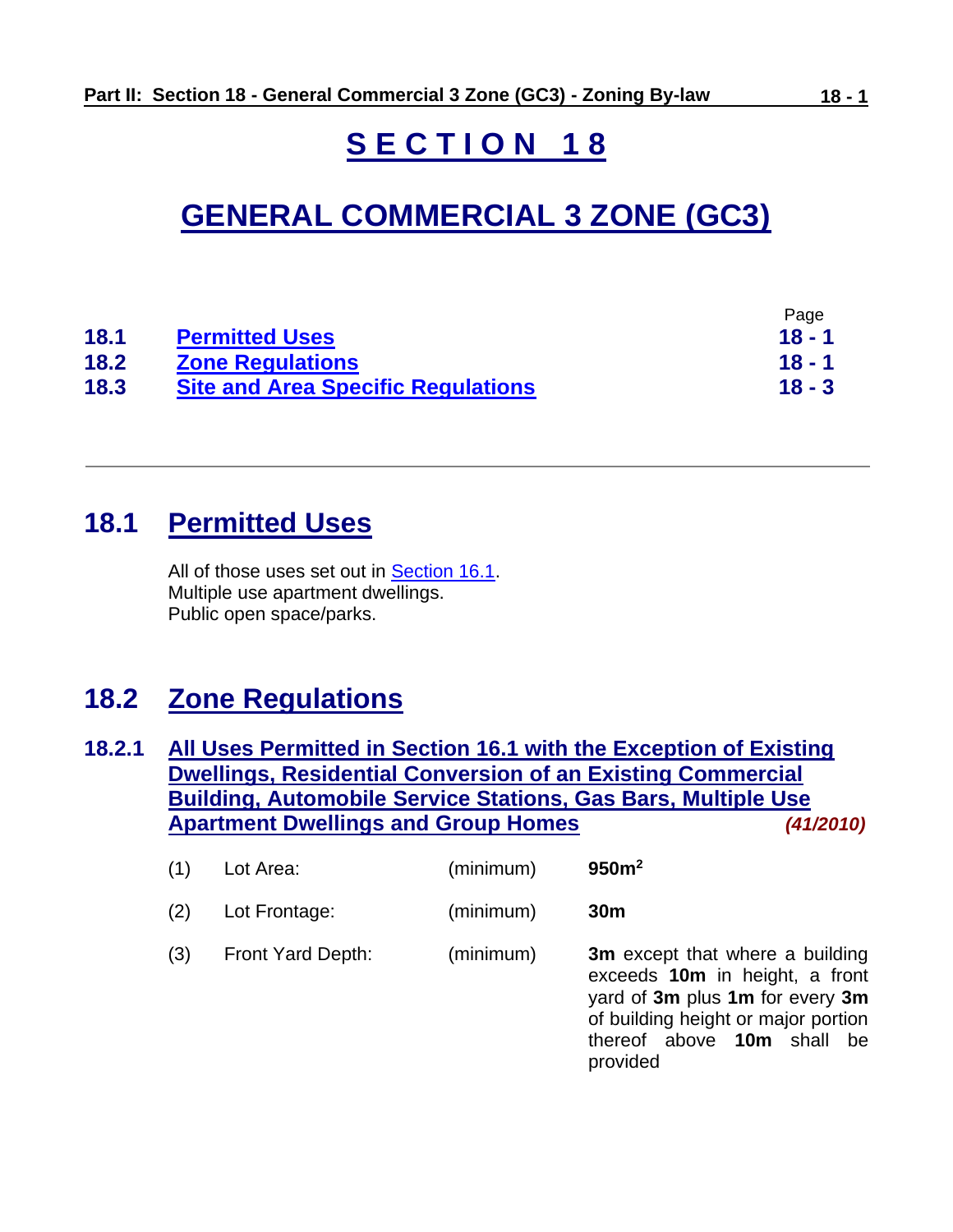| $18 - 2$ | Part II: Section 18 - General Commercial 3 Zone (GC3) - Zoning By-law |                                  |           |    |                                                                                                                                                                          |
|----------|-----------------------------------------------------------------------|----------------------------------|-----------|----|--------------------------------------------------------------------------------------------------------------------------------------------------------------------------|
|          | (4)                                                                   | Side Yard Widths:                | (minimum) | i) | 3m, except as follows:<br>where a side yard abuts a<br>Residential Zone a minimum side<br>yard of 5m shall be provided;                                                  |
|          |                                                                       |                                  |           |    | ii) where a side yard is an exterior<br>side yard a 6m side yard shall be<br>provided; or                                                                                |
|          |                                                                       |                                  |           |    | iii) where a building exceeds 10m in<br>height, a side yard of 3m plus 1m<br>for every 3m of building height or<br>major portion thereof above 10m<br>shall be provided. |
|          | (5)                                                                   | Rear Yard Depth:                 | (minimum) |    | <b>10m</b>                                                                                                                                                               |
|          | (6)                                                                   | Lot Coverage:                    | (maximum) |    | 50%                                                                                                                                                                      |
|          | (7)                                                                   | Height:                          | (maximum) |    | 45m                                                                                                                                                                      |
|          | (8)                                                                   | Landscaped Open Space: (minimum) |           |    | 15%                                                                                                                                                                      |
|          | (9)                                                                   | Landscaped Strips:               | (minimum) |    | <b>3m</b> adjacent to a Residential Zone                                                                                                                                 |
| 18.2.2   |                                                                       | <b>Existing Dwellings</b>        |           |    |                                                                                                                                                                          |

(1) The regulations set out in Section 7.2.1 shall apply.

## **18.2.3 Residential Conversion of an Existing Commercial Building**

(1) The regulations set out in Section 14.2.2 shall apply.

### **18.2.4 Automobile Service Stations and Gas Bars**

(1) The regulations set out in Section 15.2.2 shall apply.

## <span id="page-1-0"></span>**18.2.5 Multiple Use Apartment Dwellings**

(1) Lot Area: (minimum) **75m<sup>2</sup>** per dwelling unit, except that for each required parking space provided within the building or underground there may be a reduction of **25m<sup>2</sup>** from the required lot area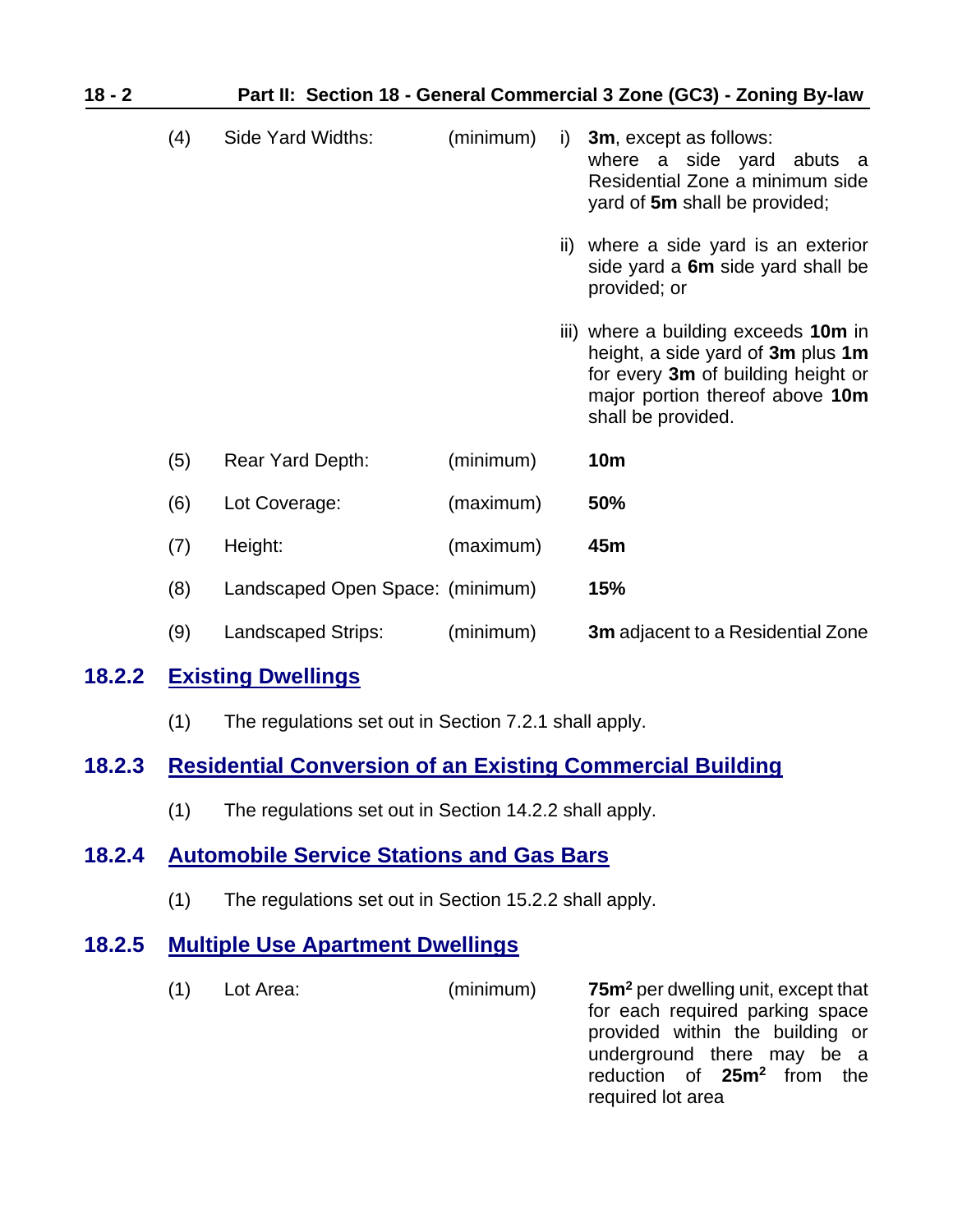|        |     | Part II: Section 18 - General Commercial 3 Zone (GC3) - Zoning By-law |           | $18 - 3$                           |
|--------|-----|-----------------------------------------------------------------------|-----------|------------------------------------|
|        | (2) | Lot Frontage:                                                         | (minimum) | 25m                                |
|        | (3) | Front Yard Depth:                                                     | (minimum) | 9m                                 |
|        | (4) | Side Yard Widths:                                                     | (minimum) | 6m plus 1/4 of the building height |
|        | (5) | <b>Rear Yard Depth:</b>                                               | (minimum) | <b>10m</b>                         |
|        | (6) | Lot Coverage:                                                         | (maximum) | 35%                                |
|        | (7) | Height:                                                               | (maximum) | 45m                                |
|        | (8) | Landscaped Open Space: (minimum)                                      |           | 40%                                |
| 18.2.6 |     | <b>Group Homes</b>                                                    |           |                                    |
|        |     |                                                                       |           | 111000101                          |

(1) The regulations set out in **Section 3.16** shall apply.

*(41/2010)*

# <span id="page-2-0"></span>**18.3 Site and Area Specific Regulations**

**The following site and area specific zones shall be subject to the preceding permitted uses and zone regulations except where those permitted uses and regulations are varied by the provisions of these site and area specific zones**.

|       | Page     |       | Page     |        | Page     |
|-------|----------|-------|----------|--------|----------|
| GC3-1 | $18 - 4$ | GC3-4 | $18 - 5$ | GC3-7  | $18 - 7$ |
| GC3-2 | 18 - 4   | GC3-5 | 18 - 6   | GC3-8  | $18 - 7$ |
| GC3-3 | $18 - 4$ | GC3-6 | $18 - 6$ | GC3-9  | $18 - 7$ |
|       |          |       |          | GC3-10 | $18 - 8$ |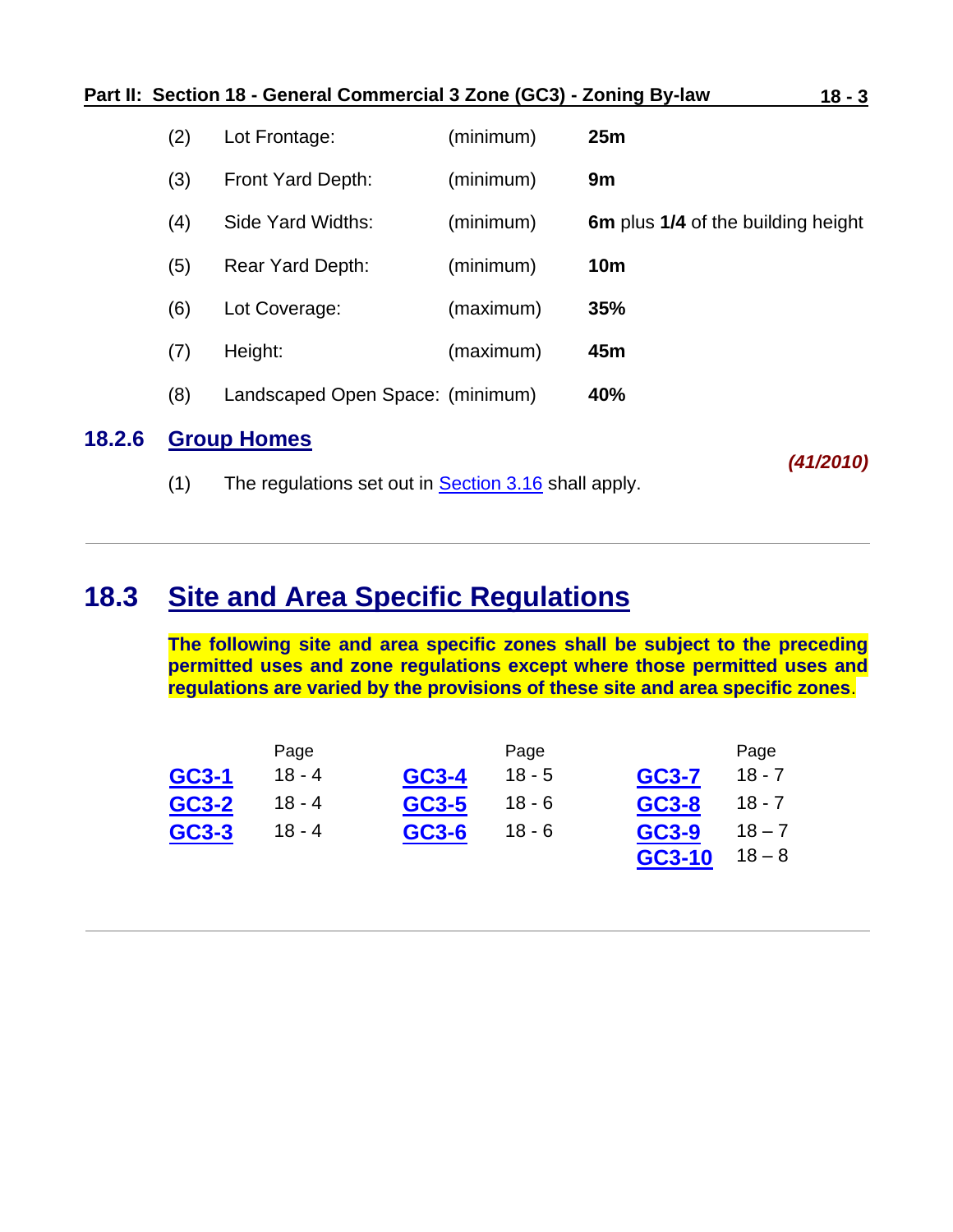#### **18 - 4 Part II: Section 18 - General Commercial 3 Zone (GC3) - Zoning By-law**

## <span id="page-3-0"></span>**18.3.1 GC3-1** (See Zoning Map Part 38)

#### **18.3.1.1 Permitted Uses**

(1) May be used for a light industrial use or an automobile body shop.

#### **18.3.1.2 Site Zone Regulations**

(1) Building Restriction: a light industrial use or an automobile body shop shall be limited to the existing buildings and there shall be no increase in the floor area of the buildings

### <span id="page-3-1"></span>**18.3.2 GC3-2** (See Zoning Map Part 38)

#### **18.3.2.1 Permitted Uses**

(1) May be used for a **3** unit multiple attached dwelling.

#### **18.3.2.2 Site Zone Regulations - 3 Unit Multiple Attached Dwelling**

| (1) | Lot Frontage:    | (minimum) | 17.8m |
|-----|------------------|-----------|-------|
| (2) | Rear Yard Depth: | (minimum) | 6.5m  |

## <span id="page-3-2"></span>**18.3.3 GC3-3** (See Zoning Map Part 38)

#### **18.3.3.1 Permitted Uses**

(1) A combined personal service shop and a dwelling unit may be permitted.

#### **18.3.3.2 Site Zone Provisions - Combined Personal Service Shop and a Dwelling Unit**

| (1)                       | 12.2m                                     |
|---------------------------|-------------------------------------------|
| (minimum)                 | 1.5m along north and south sides          |
| Lot Frontage:             | 1.5 <sub>m</sub>                          |
| Side Yard Widths:         | - 1.5m along the north, south and         |
| (minimum)                 | west lot lines adjacent to the            |
| (2)                       | building                                  |
| (3)                       | - <b>0.6m</b> along the north side of the |
| (minimum)                 | parking lot                               |
| Rear Yard Depth:          | no landscaped strips along the            |
| (4)                       | $\sim$ 10 $\pm$                           |
| <b>Landscaped Strips:</b> | south property line adjacent to the       |
| (minimum)                 | parking lot                               |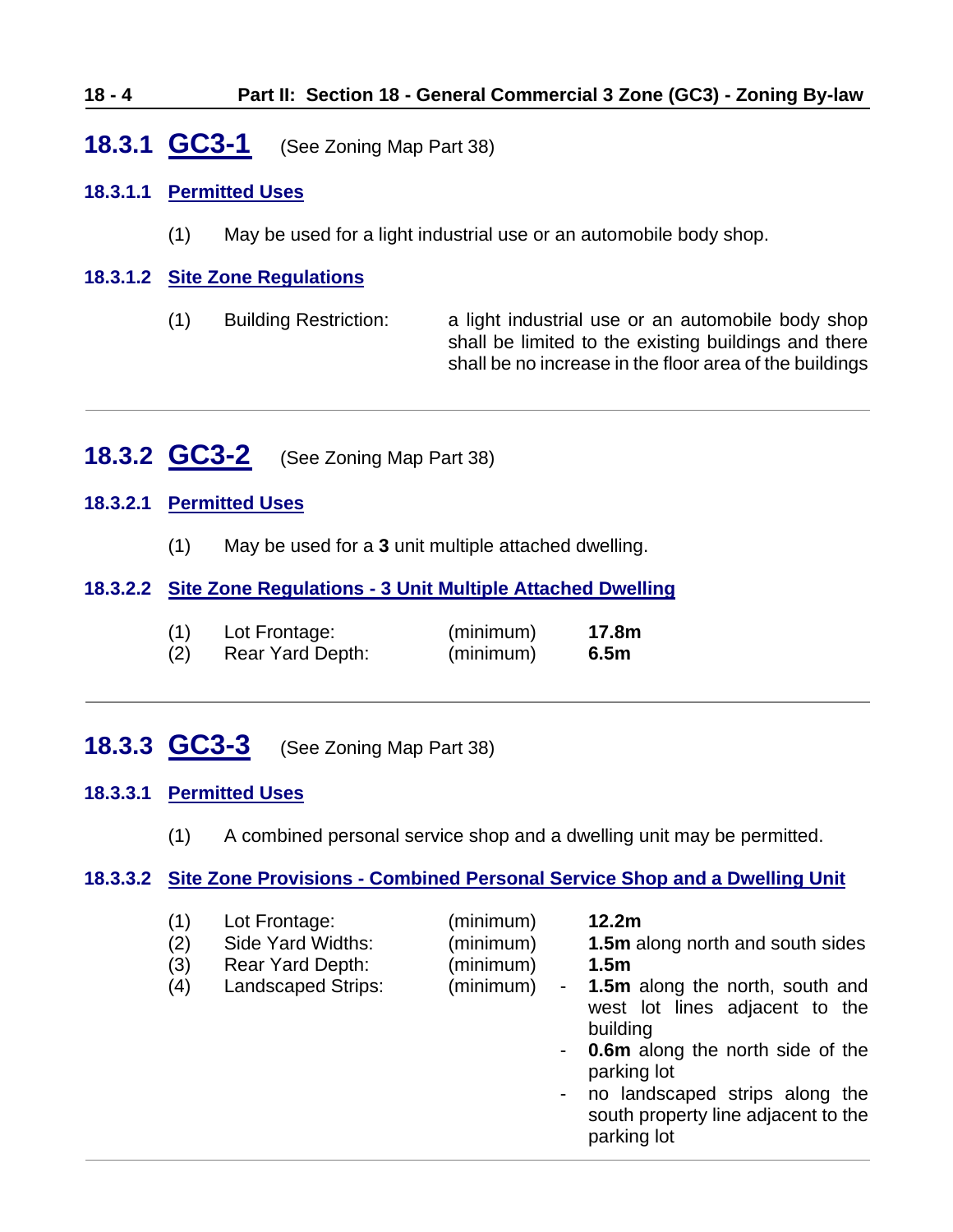## <span id="page-4-0"></span>**18.3.4 GC3-4** (See Zoning Map Part 38)

#### **18.3.4.1 Permitted Uses**

- (1) Accessory uses and buildings.
- (2) Converted dwelling units.
- (3) Multiple use apartment dwellings.
- (4) Those uses set out in Section 16.1, excluding night clubs, automobile washing establishments, automobile repair establishments automobile sales establishments, gas bars, taxi stands, and automobile service stations.
- (5) Those uses set out in Section 11.1.

#### **18.3.4.2 Site Zone Regulations-Converted Dwelling Unit**

| (1)<br>(2)<br>(3) | Front Yard Depth:<br>Landscaped Open Space: (minimum)<br><b>Garage Restriction:</b> | (minimum)<br>(minimum) | 5m<br>20%<br>the existing garage may only be<br>used for accessory purposes to the<br>commercial uses or the dwelling<br>unit use |
|-------------------|-------------------------------------------------------------------------------------|------------------------|-----------------------------------------------------------------------------------------------------------------------------------|
| (4)               | Lighting:                                                                           | (minimum)              | exterior lighting shall be of a non-<br>glare nature and directed away<br>residential<br>adjacent<br>from<br>properties           |
| (5)<br>(6)        | <b>Floor Area Restriction:</b><br>Signs:                                            | (minimum)<br>(minimum) | 56m <sup>2</sup> for each dwelling unit<br>must be of a non-glare nature                                                          |

#### **18.3.4.3 Site Zone Regulations – Multiple Use Apartment Dwellings**

(1) The regulations set out in **Section 18.2.5** shall apply.

#### **18.3.4.4 Site Zone Regulations – Uses Permitted in Section 16.1**

(1) The regulations set out in Section 16.2 shall apply.

#### **18.3.4.5 Site Zone Regulations – Uses Permitted in Section 11.1**

(1) The respective regulations set out in Section 11.2 shall apply.

*(95/2003)*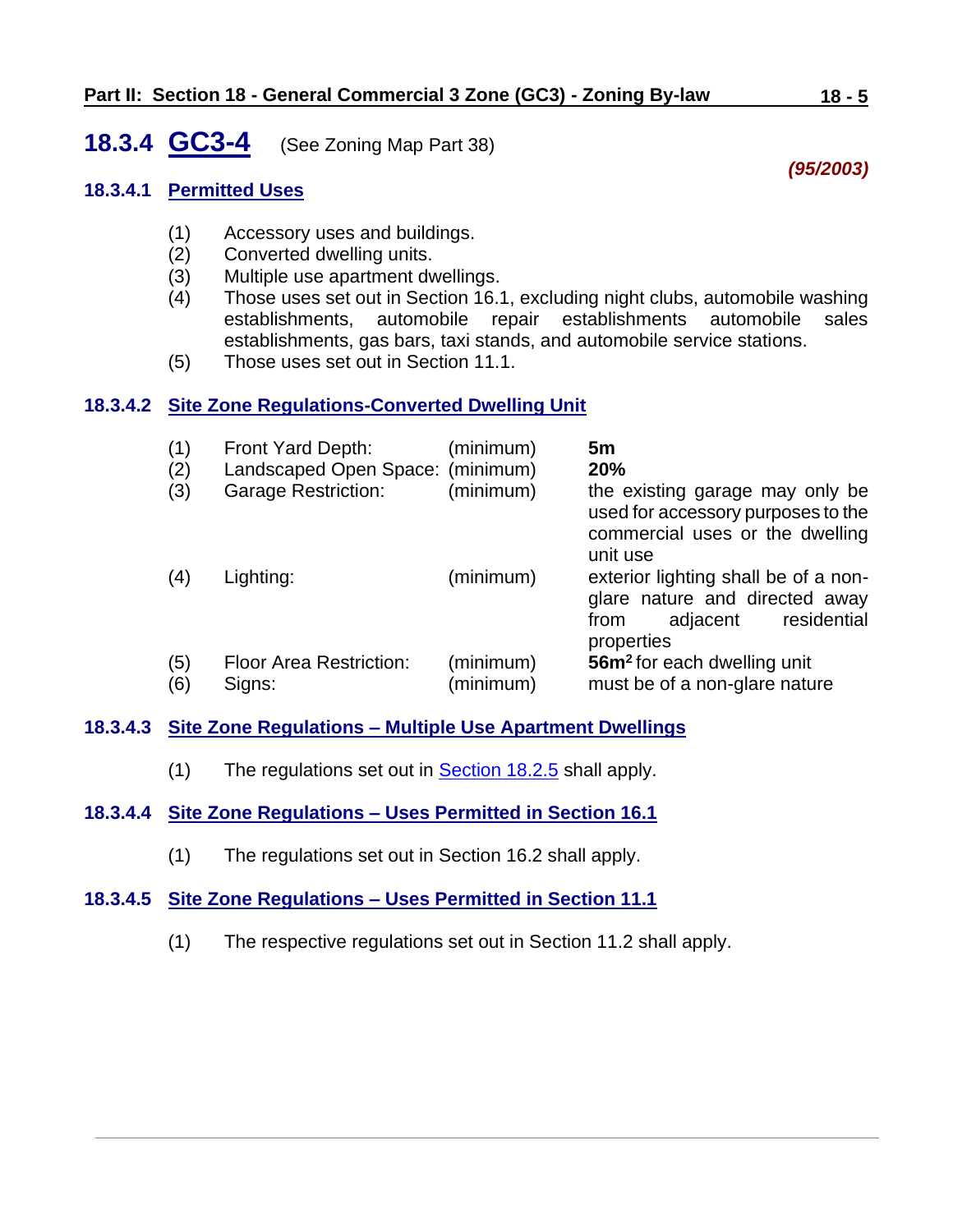#### **18 - 6 Part II: Section 18 - General Commercial 3 Zone (GC3) - Zoning By-law**

### <span id="page-5-0"></span>**18.3.6 GC3-6** (See Zoning Map Part 38)

#### **18.3.6.1 Permitted Uses**

(1) May be used for an automobile sales lot and automobile repair establishment which includes motor vehicle painting.

#### **18.3.6.2 Site Zone Regulations**

(1) Redevelopment: if the said lands are redeveloped, and a new building is being utilized for the purpose of an automobile sales and repair establishment, then such new building shall comply with all requirements of [Section 18.2.1.](#page-0-1)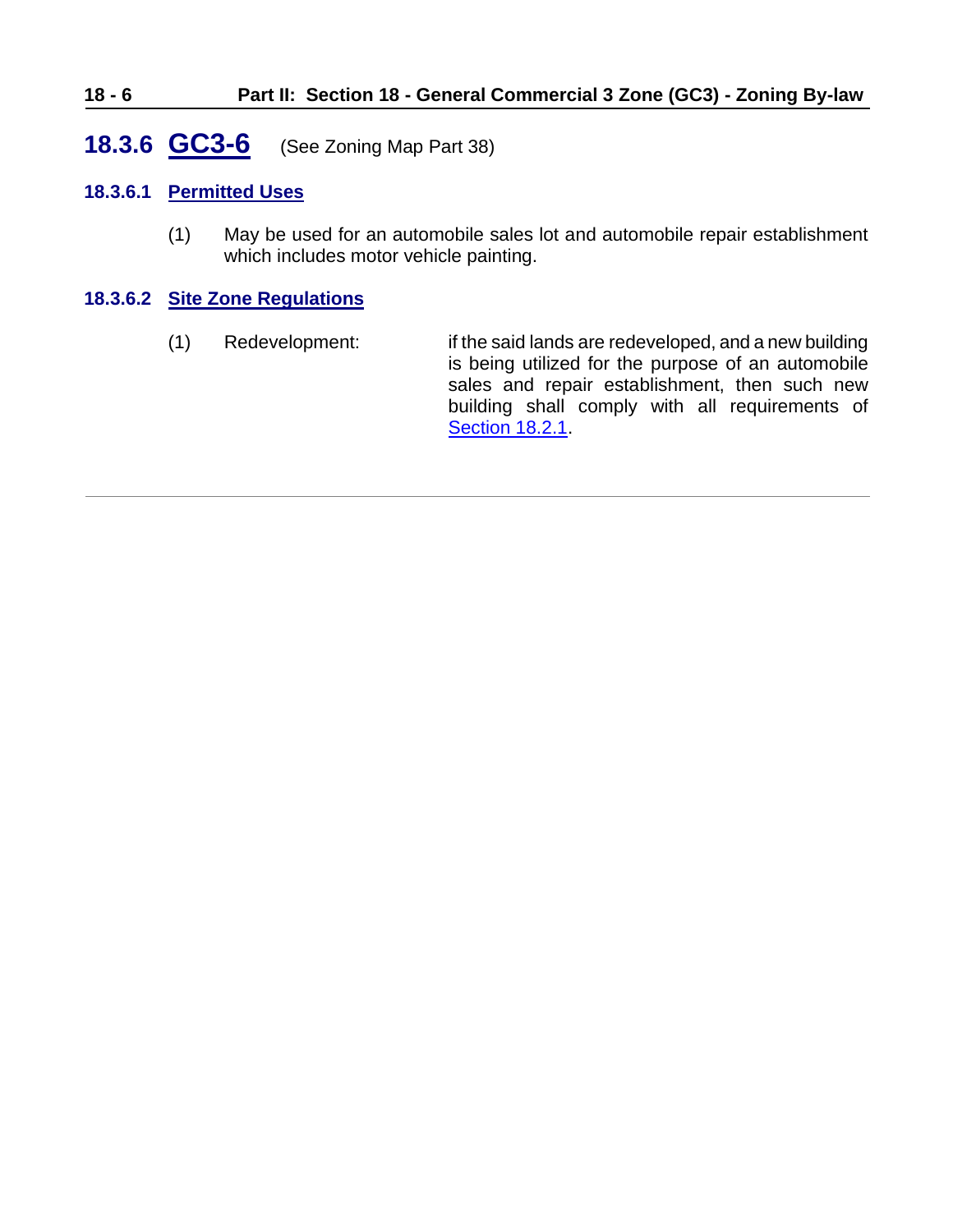## <span id="page-6-0"></span>**18.3.7 GC3-7** (See Zoning Map Part 38)

#### **18.3.7.1 Site Zone Regulations**

(1) Planting Strips: Notwithstanding the requirements of Section 3.20 (2) - Planting Strips, there shall be no planting strip requirement along the south property line and along the west property line to within **3 metres** of the north property line.

### <span id="page-6-1"></span>**18.3.8 GC3-8** (See Zoning Map Part 38)

#### **18.3.8.1 Permitted Uses**

- (1) All of those uses set out in Section 16.1 and [18.1](#page-0-0)
- (2) May be used for a hospice.

#### **18.3.8.2 Site Zone Regulations**

 $(1)$  As set out in Sections  $18.2.1$  and 3.45.

# <span id="page-6-2"></span>**18.3.9 GC3-9** (See Zoning Map Part 38)

### **18.3.9.1 Permitted Uses**

(1) All of those uses set out in Section [18.1](#page-0-0)

#### **18.3.9.2 Site Zone Regulations**

| (1) | Lot Area:                            | (minimum) | $0.46$ ha        |
|-----|--------------------------------------|-----------|------------------|
| (2) | <b>Front Yard</b>                    |           |                  |
|     | (London Rd):                         | (minimum) | 2.8 <sub>m</sub> |
| (3) | <b>Exterior Side Yard:</b>           | (minimum) |                  |
|     | east side                            |           | 2.3 <sub>m</sub> |
| (4) | <b>Interior Side Yard:</b>           | (minimum) |                  |
|     | west side                            |           | 2.4 <sub>m</sub> |
| (5) | Lot Coverage:                        | (maximum) | 42.2%            |
| (6) | Landscaped Space:                    | (minimum) | 24.1%            |
| (7) | Planting strip adjacent              |           |                  |
|     | to a residential property: (minimum) |           | 2.4 <sub>m</sub> |
|     |                                      |           |                  |

*(OMB Approved - 77/2006)*

*(44/2018)*

*(133/2006)*